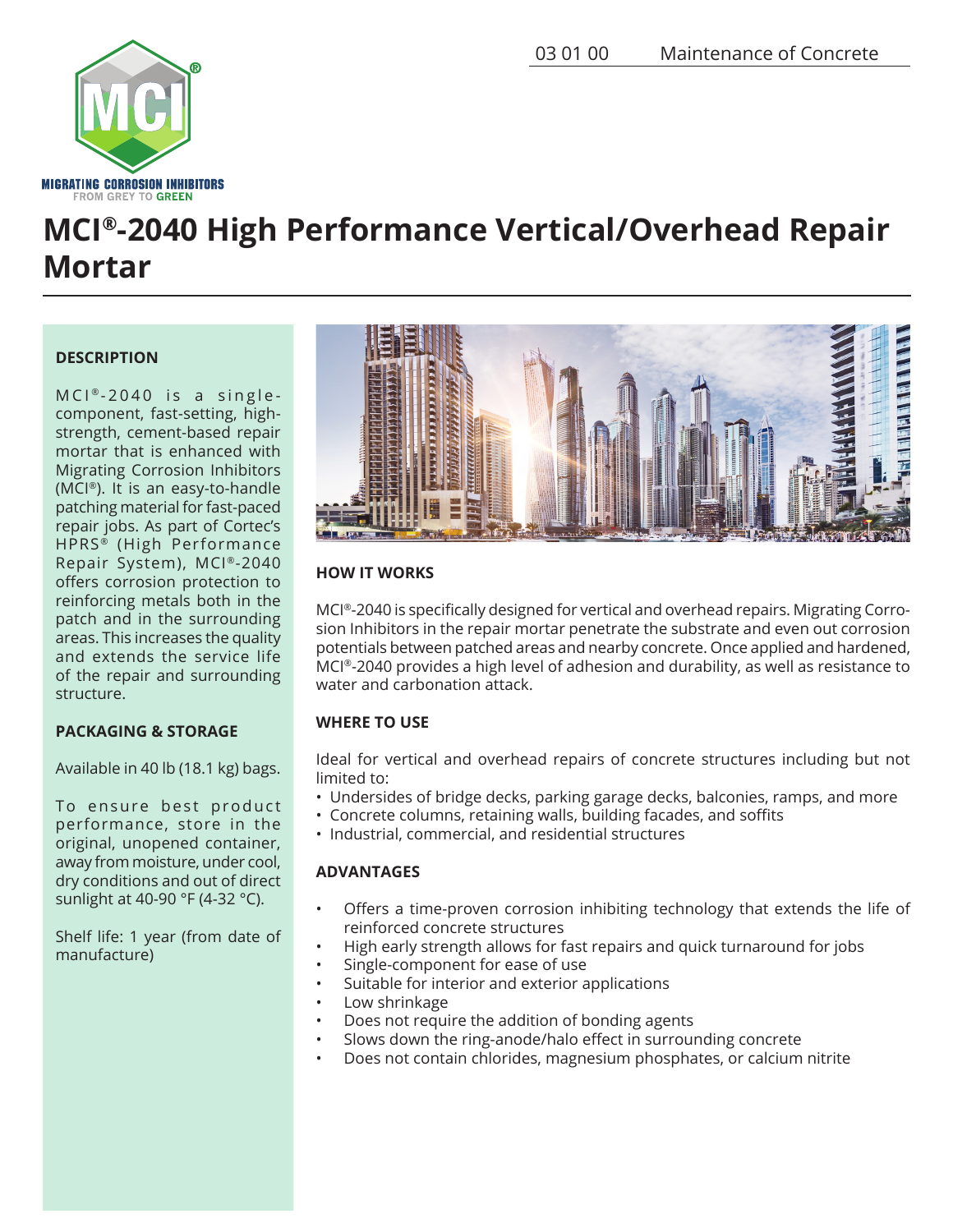# **TECHNICAL DATA**

| <b>Working Time</b>                  |           | $20 \text{ min}$                                             |
|--------------------------------------|-----------|--------------------------------------------------------------|
| <b>Set Time</b>                      | ASTM C807 | 27 min final                                                 |
| Compressive<br>Strength              | ASTM C109 | 24 hrs: 3,680 psi<br>7 days: 6,390 psi<br>28 days: 6,670 psi |
| Flexural<br>Strength                 | ASTM C348 | 7 days: 1,680 psi<br>28 days: 1,870 psi                      |
| <b>Splitting Tensile</b><br>Strength | ASTM C496 | 7 days: 583 psi<br>28 days: 590 psi                          |
| Shrinkage                            | ASTM C157 | Wet: +0.098%<br>Dry: -0.051%                                 |
| Maximum Depth                        |           | 14" (0.64 cm)                                                |
| Maximum Lift                         |           | Vertical: 3" (7.62 cm)<br>Overhead: 2" (5.08 cm)             |

*Note: Independent test results obtained under controlled laboratory conditions at 73 °F (22.7 °C) and 50% relative humidity.*

#### **COVERAGE**

40 lb (18.1 kg) bag yields approximately 0.46 ft $3$  (0.013 m<sup>3</sup>).

# **PROJECT MOCKUPS**

When Cortec® products are used as part of a system with other manufacturers' products, the contractor and/or design professional shall test, document, and confirm performance requirements and compatibility of all the system components according to relevant and accepted industry standards prior to the application.

# **SURFACE PREPARATION**

Remove all loose deteriorated concrete, dirt, and bond-inhibiting materials from surface. Prepare the substrate mechanically to an aggregate surface profile of ±1/16" (1.6 mm) (CSP-5). If substrate is contaminated with oils or greases, use Cortec® MCI®-2060 for cleaning. CorrVerter® MCI® Rust Primer can be used as a primer for corroded steel (refer to steel preparation directions in CorrVerter's data sheet).

#### **MIXING**

All materials should be conditioned to 40-75 °F (4-24 °C) at least 24 hours prior to installation.

Mix as close to the area being repaired as possible.

- 1. 40 lbs (18.1 kg) of MCI®-2040 requires 2.5 qts [2.4 L] of mix water. Add potable water into a mixing container and add repair material while mixing. Hot or cold water can be used to accelerate or retard set times; refer to directions for hot and cold weather placement.
- 2. Mixing MCI®-2040 can be done in a mortar mixer or by using a paddle attached to a heavy duty 1/2" (1.27 cm) drill (650 rpm). Mix only the amount of material that can be handled and placed within the working time (20 minutes).
- 3. Mix until trowelable and lump-free consistency is achieved. Smaller quantities can be hand mixed.
- 4. MCI®-2040 slurry coat (wetter, batter-like consistency) should also be mixed just before application using equal weights of water and powder.

# **APPLICATION**

- Dampen the substrate to saturated surface dry (SSD) condition; then brush the surface with MCI®-2040 slurry using a stiff bristled brush.
- Use trowel to place immediately after mixing. Do not exceed application thickness limits. Firmly work MCI®- 2040 in all directions of the substrate to eliminate air pockets and ensure bond. Ideally, work from one side of the cavity to the other, and then screed toward the adjoining concrete.
- For repairs deeper than maximum depth limits: Apply MCI®-2040 in layers, waiting 25 minutes between layer applications. Prior to applying subsequent layers, scratch surfaces and gently wash with clean water.
- Keep patch area damp for 30 minutes after placement. Temperature should be above 40 °F (4 °C) for 24 hours following application. Allow at least two weeks before applying any curing or sealing compounds over patched areas.
- Hot weather placement (80-100 °F [27-38 °C]): Keep the product cool. Pre-soak and then remove standing water from the repair area, resulting in a saturated surface dry (SSD) substrate. Use ice water while mixing MCI®-2040 to extend working time. Protect the repair from rapid dryout with wet burlap or a water-based curing compound. Refer to ACI 305 Standard on Hot Weather Concreting.
	- Cold weather placement (from 20 to 40 °F [-7 to 4 °C]): Do not use antifreeze or accelerators; keep MCI®-2040 warm. Warm up the surrounding concrete. Mix the warmed repair material with warm mixing water. Use a construction insulating blanket after placement for at least 2-3 hours and keep material from freezing. Refer to ACI 306 Standard on Cold Weather Concreting.